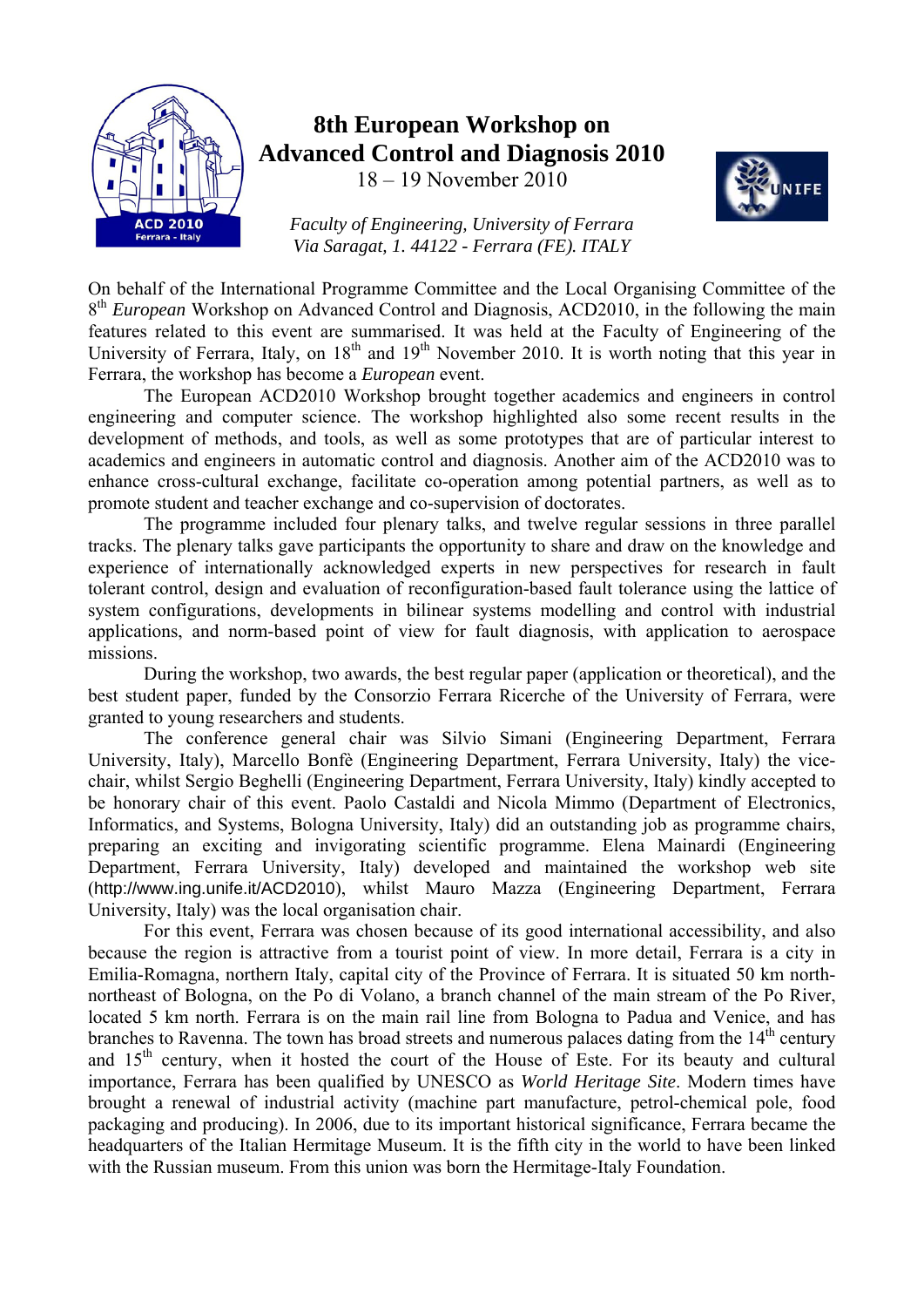#### **Local Organising Committee**

| Silvio Simani   | General Chairman           |
|-----------------|----------------------------|
| Marcello Bonfè  | Vice-chairman              |
| Sergio Beghelli | Honorary chairman          |
| Elena Mainardi  | Organization Chairman      |
| Paolo Castaldi  | Program Chairman           |
| Nicola Mimmo    | Student Paper Chairman     |
| Mauro Mazza     | Local Arrangement Chairman |

#### **European ACD2010 International Programme Committee**

Jan Åslund (Sweden) Christophe Aubrun (France) Andrzej Bartoszewicz (Poland) Sergio Beghelli (Italy) Gianni Bertoni (Italy) Sergio Bittanti (Italy) Mogens Blanke (Denmark) Jozsef Bokor (Hungary) Keith J. Burnham (United Kingdom) Marco Campi (Italy) Alessandro Casavola (Italy) Paolo Castaldi (Italy) Vincent Cocquempot (France) Maria Letizia Corradini (Italy) Claudio De Persis (Italy) Steven X. Ding (Germany) Roberto Diversi (Italy) Andras Edelmayer (Hungary) Chris Edwards (United Kingdom) Miroslav Fikar (Slovakia) Giuseppe Franzè (Italy) Erik Frisk (Sweden) Sylviane Gentil (France) Michael J. Grimble (United Kingdom) David Henry (France) Marina Indri (Italy) Sirrka L. Jamsa-Jounela (Finland) Andrzej Kasprzak (Poland) Paul King (United Kingdom) Michel Kinnaert (Belgium) Józef Korbicz (Poland) Leszek Koszalka (Poland) Jan Kościelny (Poland) Suzanne Lesecq (France)

 Antoni Ligęza (Poland) Jan Lunze (Germany) Didier Maquin (France) Elena Mainardi (Italy) Massimiliano Mattei (Italy) Nicola Mimmo (Italy) Hans Henrik Niemann (Denmark) Thomas Parisini (Italy) Krzysztof Patan (Poland) Ron J. Patton (United Kingdom) Andrzej Pieczyński (Poland) Marios M. Polycarpou (Greece) Vicenç Puig (Spain) Joseba Quevedo (Spain) José Ragot (France) José Sá da Costa (Portugal) Dominique Sauter (France) Piotr Skrzypczynski (Poland) Miroslav Simandl (Czech Republic) Dirk Soeffker (Germany) Marcel Staroswiecki (France) Ralf Stetter (Germany) Jacob Stoustrup (Denmark) Michele Taragna (Italy) Piotr Tatjewski (Poland) Didier Theilliol (France) Andrea Tilli (Italy) Dariusz Uciński (Poland) Maria Elena Valcher (Italy) Andreas Varga (Germany) Antonio Visioli (Italy) Holger Voos (Germany) Marcin Witczak (Poland)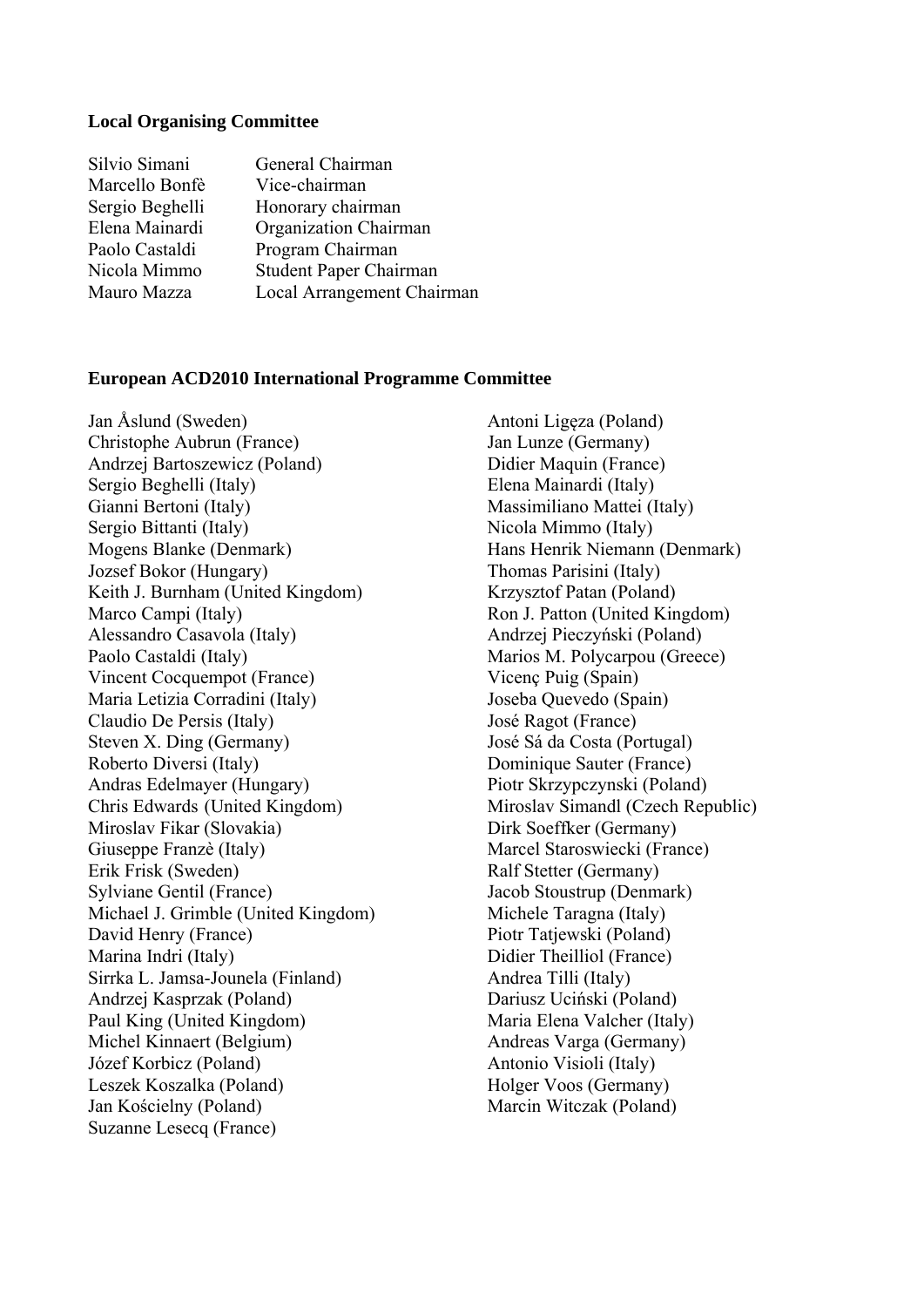## **Technical Programme**

The workshop programme committee had the challenging task of choosing high quality submissions. Each paper was peer reviewed by independent referees with an average number of reviews per paper equal to 2.6. A number of 282 reviews were requested, and 52 were refused. Thus, based on the recommendation of the reviewers, 66 papers among the 88 submissions were finally accepted, with an acceptance rate of about 75%. These papers were presented in 12 sessions based on 3 parallel tracks. Among the 158 authors of the 66 submitted papers, about 80 delegates from 20 different countries attended the workshop during these 2 days. Regarding the participants, 6% were from industry, and 17% students. The workshop programme and the conference proceedings can be accessed from the workshop web site http://www.ing.unife.it/ACD2010/.

The key numbers of the workshop are summarised in the following Table and Figure:

| Submitted papers                         | 88          |
|------------------------------------------|-------------|
| Accepted paper                           | 66          |
| Plenary talks                            | 4           |
| Rejected papers                          | 22          |
| Acceptance rate                          | $\sim 75\%$ |
| Requested reviews                        | 282         |
| Received reviews                         | 230         |
| Average number of reviews per submission | 2.6         |
| Number of participants                   | 80          |
| Number of no show papers                 |             |

**Table 1: ACD2010 Workshop Key Numbers.** 



**Figure 1: Authors' Countries Involved in the ACD2010 Workshop.**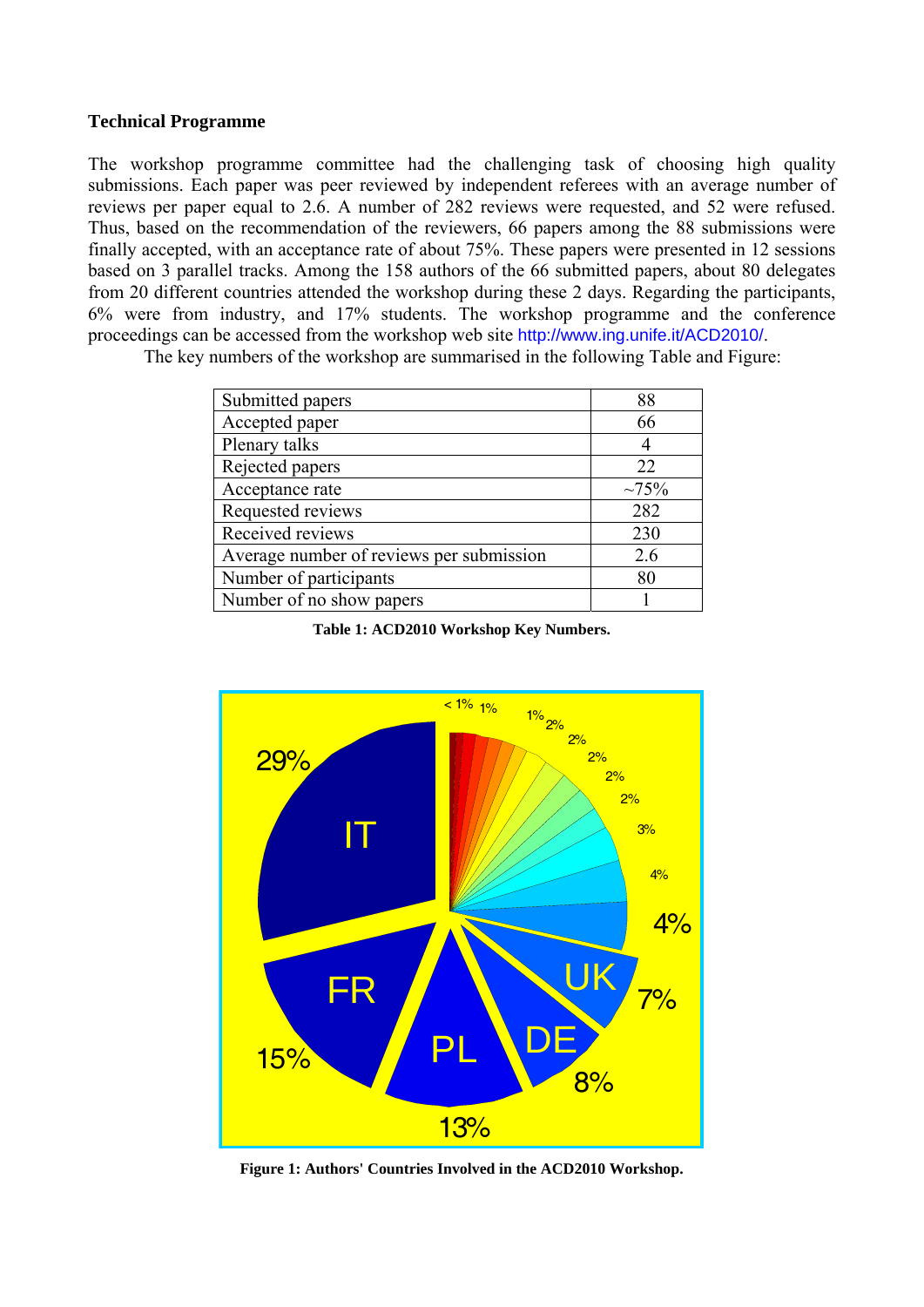As shown in Figure 1, the authors of the submitted contributions can be sorted by countries as summarised in Table 2.

| <b>Italy</b>          | 28.7% |
|-----------------------|-------|
| <b>France</b>         | 15.3% |
| <b>Poland</b>         | 12.8% |
| <b>Germany</b>        | 7.6%  |
| <b>United Kingdom</b> | 7%    |
| Serbia                | 4.4%  |
| Iran                  | 3.8%  |
| Spain                 | 3.2%  |
| Turkey                | 2%    |
| Finland               | 2%    |
| Czech Republic        | 2%    |
| Cote d'Ivoire         | 2%    |
| Colombia              | 2%    |
| <b>United States</b>  | 1.2%  |
| Switzerland           | 1.2%  |
| Slovakia              | 1.2%  |
| Hungary               | 1.2%  |
| Algeria               | 1.2%  |
| Tunisia               | 0.6%  |
| Austria               | 0.6%  |

**Table 2: Per Cent Values of the Authors per Country.** 

In addition to the 12 technical sessions, the workshop had 4 plenary talks, whose speakers and talk titles are listed below:

- Ron J. Patton. Department of Engineering, University of Hull, UK. *"New Perspectives for Research in Fault Tolerant Control"*
- Keith J. Burnham. Control Theory and Application Centre, Coventry University, UK. *"Developments in bilinear systems modelling and control with industrial applications"*
- Marcel Staroswiecki. SATIE, ENSCachan, USTL, CNRS, UniverSud, France. *"Design and Evaluation of Reconfiguration-based Fault Tolerance Using the Lattice of System Configurations"*
- David Henry. Bordeaux University, IMS lab. LAPS Department, France. *"A Norm-based Point of View for Fault Diagnosis: Application to Aerospace Missions"*

The plenary presentations in PDF format can be downloaded from the workshop web site http://www.ing.unife.it/ACD2010/.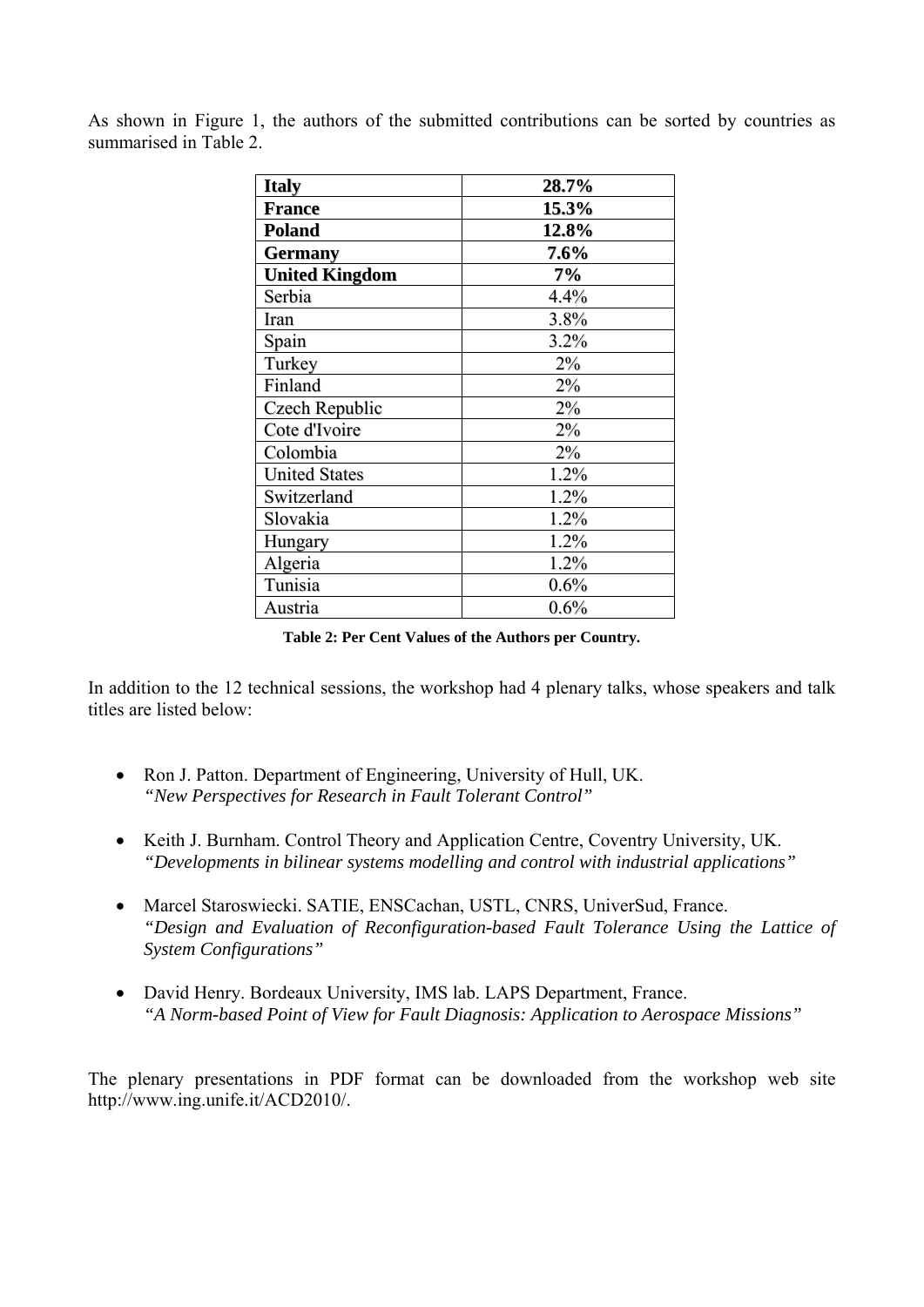



**Figure 2: Prof. Ron J. Patton. Figure 3: Prof. Keith J. Burnham** 



**Figure 4: Prof. Marcel Staroswiecki. Figure 5: Prof. David Henry.** 



The high quality of the programme was possible thanks to the efforts of the programme chairs, the members of the International Programme Committees and the local organization staff. The official workshop proceedings are published in CD Rom electronic format, edited by the Department of Engineering of the University of Ferrara, Italy, and included in the registration package. The workshop proceedings in electronic PDF format can be downloaded from the workshop web site http://www.ing.unife.it/ACD2010/.

During the workshop, two awards, and the prizes of 200 Euro each, for the best regular paper (application or theoretical), and for the best student paper, funded by the Consorzio Ferrara Ricerche of the University of Ferrara, were granted to young researches and students. In particular, the paper entitled "Smith Predictor Based Control of Continuous-Review Perishable Inventory Systems with a Single Supply Source" by Przemyslaw Ignaciuk & Andrzej Bartoszewicz was awarded as Best Regular Paper, whilst the paper "Design of Unknown Input Reconstruction Algorithm in Presence of Measurement Noise" by Malgorzata Sumislawska, Tomasz M. Larkowski, Keith J. Burnham, as Best Student Paper. The papers, together with the certificate awards, can be downloaded from the workshop web site http://www.ing.unife.it/ACD2010/.

The European ACD2010 Workshop was sponsored by Consorzio Ferrara Ricerche (http://www.consorzioferrararicerche.it/), and the Department of Engineering of the University of Ferrara, Italy (http://www.ing.unife.it). It was supported by the Intelligent Control and Diagnosis (http://www.icd.cran.uhp-nancy.fr/) working group.

The *University of Ferrara* (Italian: Università degli Studi di Ferrara) is the main university of the city of Ferrara in the Emilia-Romagna region of northern Italy. In the years prior to the First World War the University of Ferrara, with more than 500 students, was the best attended of the free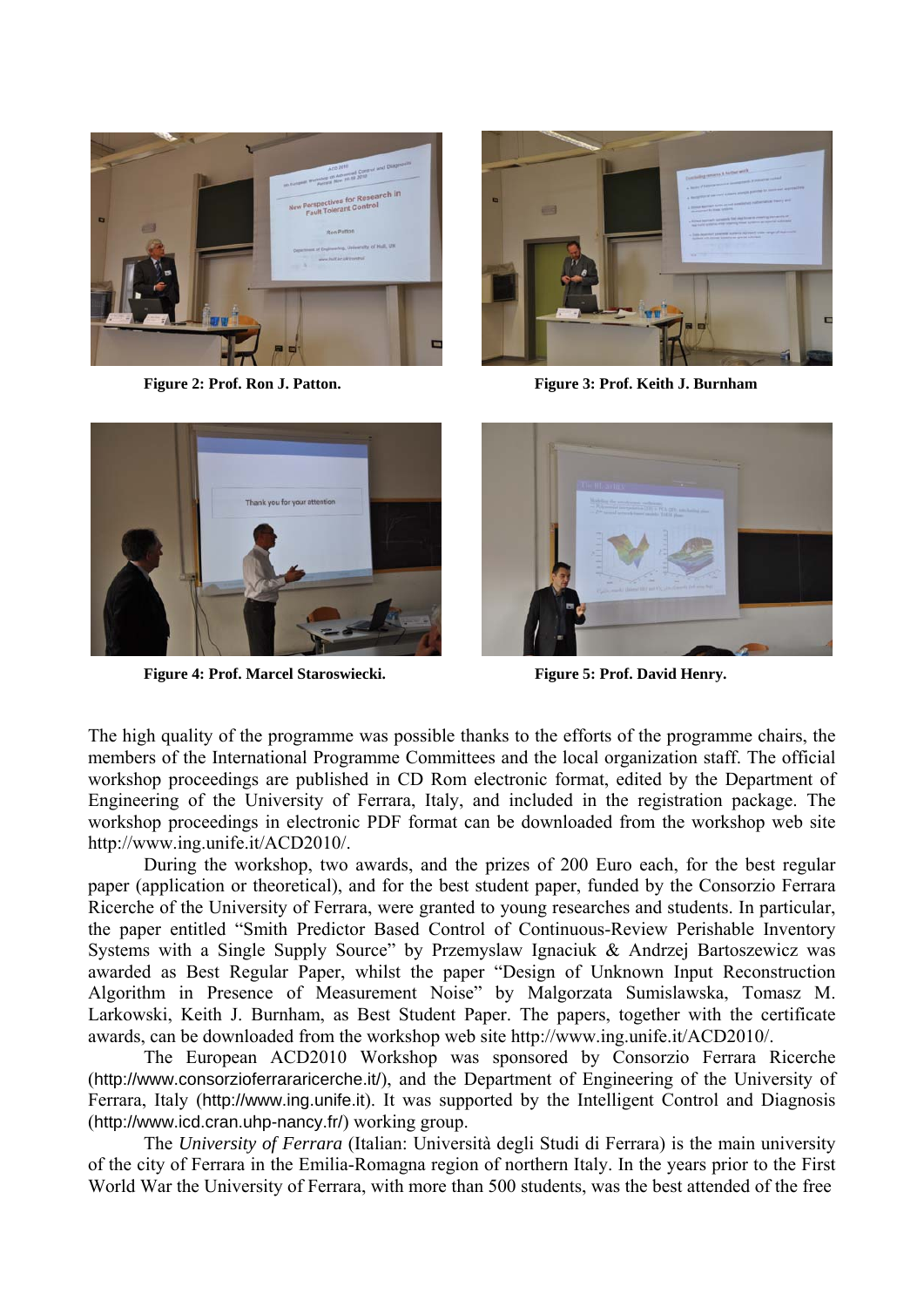

**Figure 6: Mr. Przemyslaw Ignaciuk receives the certificate award by Paolo Castaldi, the Programme Chair.** 



**Figure 7: Ms. Malgorzata Sumislawska receives the certificate award by Nicola Mimmo, the Student Paper Chair.**

universities in Italy. Today there are approximately 12,000 students enrolled at the University of Ferrara with nearly 400 degrees granted each year. The teaching staff number 600, including 223 researchers. It is organized into 8 Faculties. Marquis Alberto V D'Este founded the University of Ferrara on March 4, 1391 with the permission of Pope Boniface IX. The Studium Generale was inaugurated on St. Luke's Day (October 18) of that year with courses in law, arts and theology. After the unification of Italy, Ferrara University became a free university with faculties of Law and Mathematics, a three-year course in Medicine (reduced to two years in 1863-64), as well as Schools of Veterinary Medicine (abolished in 1876), Pharmacy, and for public Notaries. After World War II, it started to be state-supported and this allowed the opening of many faculties and research departments. The most remarkable growth took place between the '70s and the '80s, when Prof. Antonio Rossi was in charge of it as Rector.

Founded in 1993, the *Consorzio Ferrara Ricerche* (CFR – Ferrara Research Consortium) is a non-profit organisation with public and private participation, aimed at the promotion, development and exploitation of human, scientific, technological and economic resources mainly of the territory of Ferrara. The mission of CFR is to promote and to manage research, innovation and technology transfer, by offering itself as a decisive and preferential partner for universities, research centres, public institutions and industrial companies in Italy and abroad, besides acting as a link between the generators of know-how, industrial organisations and the working world. The CFR chiefly operates in the forefront fields of the promotion of the pre-competitive research and the technological transfer for industrial application; the EU, ministerial and regional Programmes, and the coordination of all the activities involved in the participation and management of the various types of operation; the organization of scientific events on a national and international scale, the management of post-university Master courses, advanced training courses, and CME (Continuing Medical Education) training courses aimed at doctors and health workers.

Finally, the European ACD2010 Workshop was supported by the *Intelligent Control and Diagnosis* (ICD, http://www.icd.cran.uhp-nancy.fr/) working group founded in 1998, which leads to new developments and applications in the field of automatic control and fault diagnosis. The aim of the ICD working group is to explore research opportunities in the direction of Fault Diagnosis and Fault-tolerant Control for technical systems. ICD Research activities can be summarized as follows:

- Development of advanced methods with applications to automatic control and fault detection and isolation (FDI);
- Design of FTC strategy providing an optimal performance of the reconfigured system according to the reliability measure in order to ensure the dependability of the system and the human safety;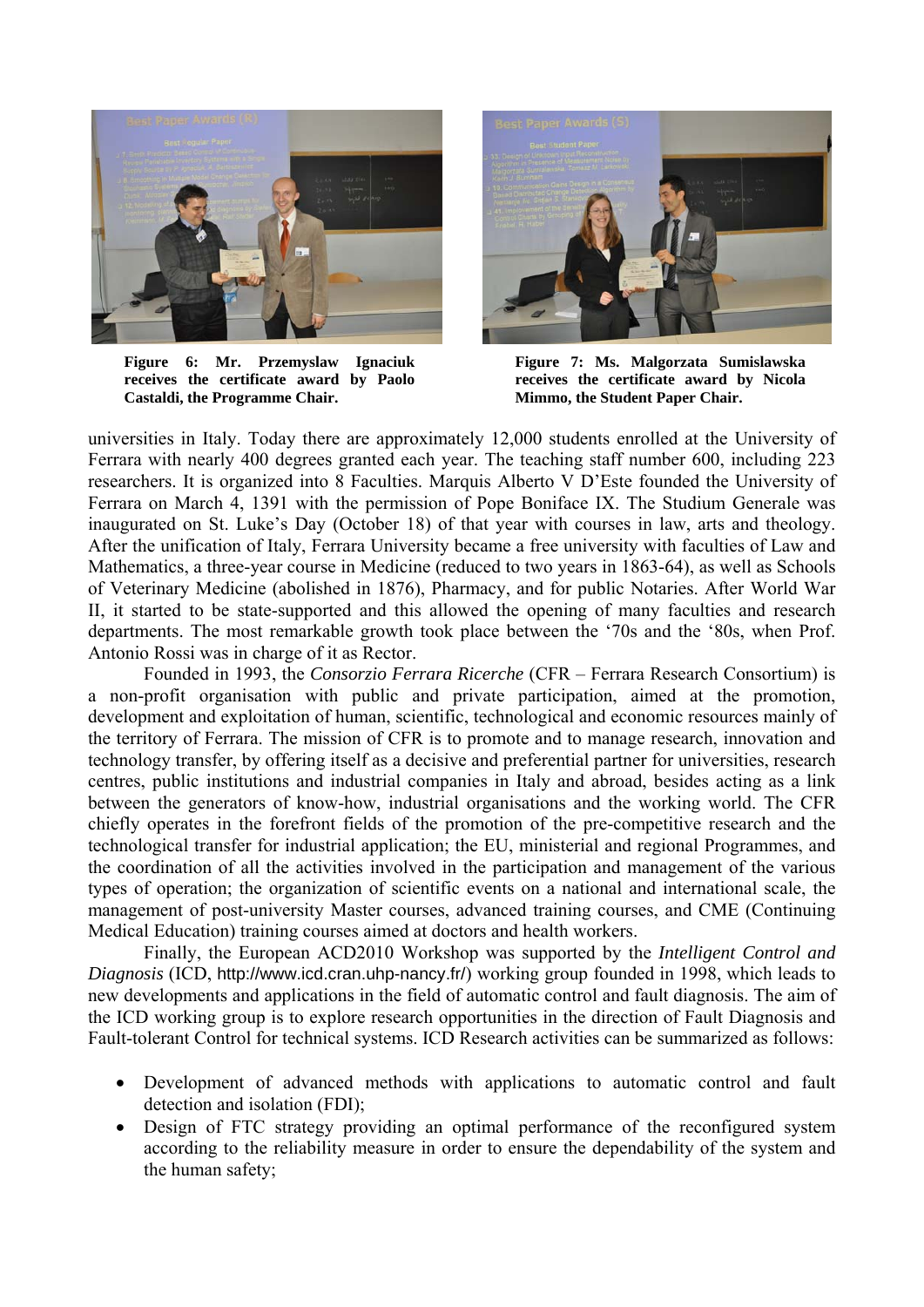• Investigation of typical application areas and technology transfer to industrial areas of special interest for control and diagnosis of technical systems. The domains of application concern different types of systems such as embedded systems, distributed systems, networked systems.

Within this working group, the members co-operate in different ways, one important one are joint European projects. The aim for the future is to initiate more of such projects, especially in cooperation with industry and to tackle with advanced methods in Fault Tolerant Control (FTC) framework in order to improve the human safety and dependability of the system. The chairs are the Prof. C. Aubrun and the Prof. D. Theilliol. The members and partners are:

- Gerhard-Mercator-Universitaet Duisburg, Germany
- Centre de Recherche en Automatique de Nancy, France
- GIPSA-Lab Grenoble, France
- University of Karlsruhe, Germany
- Control Theory and Applications Centre, Coventry University, United Kingdom
- Institute of Control and Computation Engineering, University of Zielona Gora, Poland
- Department of Engineering, University of Ferrara, Italy
- Automatic Control Department, Universidad Politecnica de Cataluna, Spain
- Engineering Department, The University of Hull, United Kingdom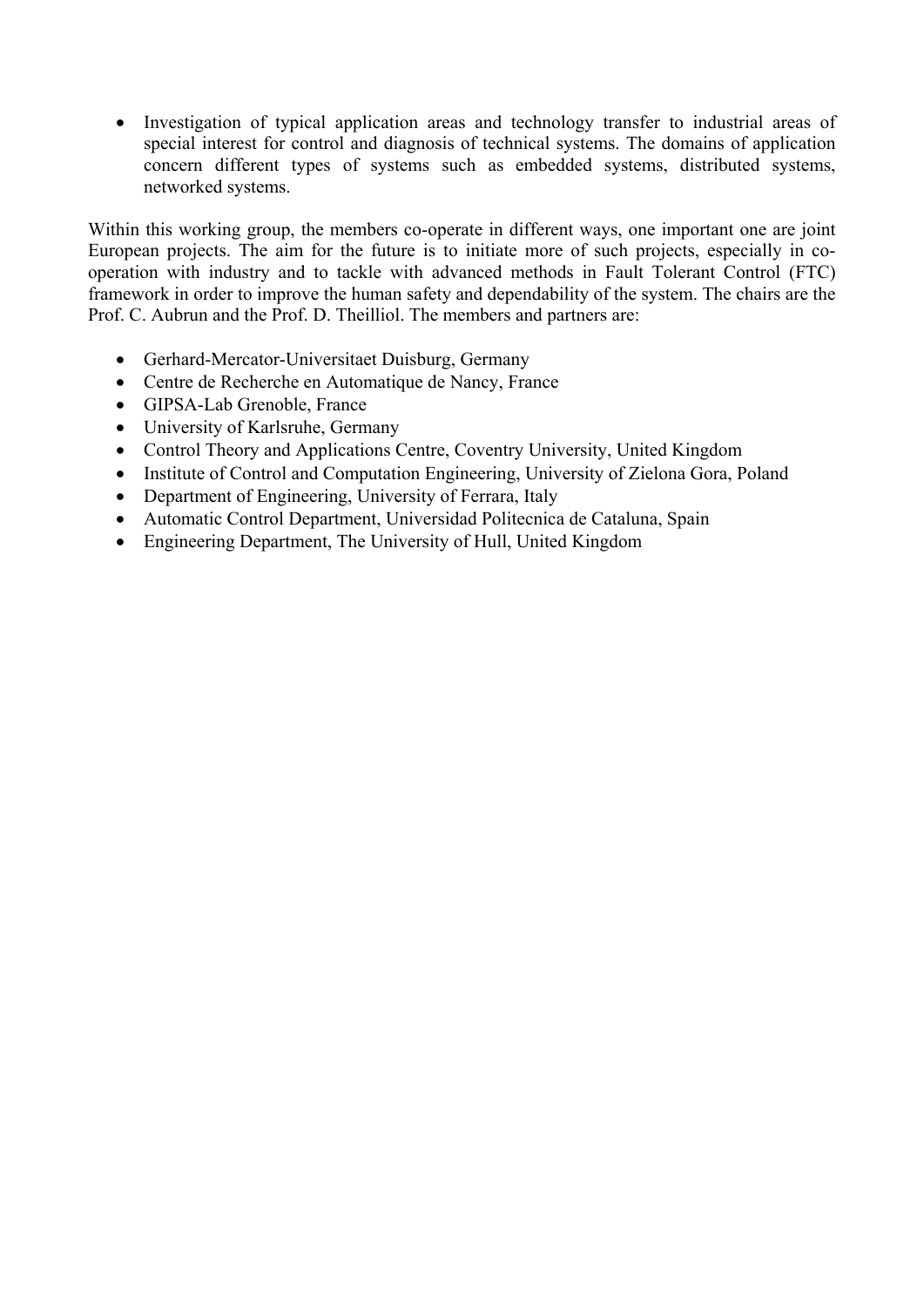## **ACD-ICD Members and Partners**



University of Ferrara